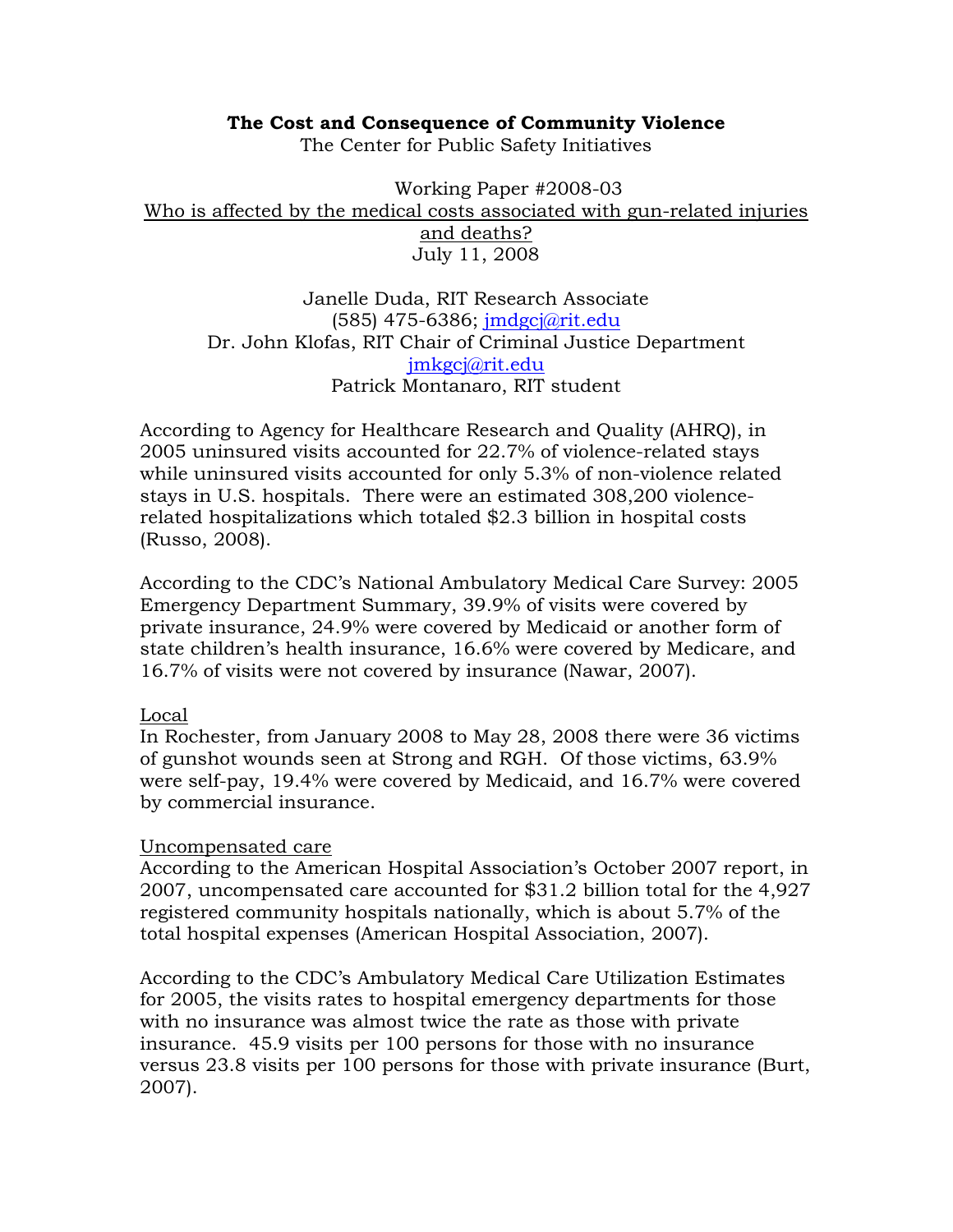According to a study of national injury-related hospitalizations in children, 31.6% of the total hospital expenditures for self-pay were injury related versus 21.8% for private and 20.1% for public (i.e. Medicaid). Further, among self-pay patients, firearm injury was four times more likely than privately insured patients and two times more likely than publicly insured patients (Pressley, 2007).

In New York, 3 million New Yorkers were uninsured during all of 2002. In order to cover the costs incurred by the uninsured, the list price for hospital charges in New York averages more than 87% of the actual cost (Public Policy and Education Fund of New York, 2005).

In 2006, Jaspen explained in the Chicago Tribune that according to the American Hospital Association, from 1994-2004, uncompensated care costs at U.S. hospitals rose by more than \$10 billion, or by 60 percent.

A 1984 study found that the yearly cost of the acute care for patients treated for injuries of violence was \$8,000,000 and that 80% of the this cost is paid for by public funds (Sumner, 1987).

#### Private health covering cost

Garson (2007) explains that recent studies have suggested that private health insurance pays as much as \$29 billion in medical care for the uninsured through higher premiums (p.124). Therefore, insurance premiums are significantly higher than they would be if not covering the uninsured costs. According to Garson, this amounts to an average increase if 8.5% tacked on to everyone's private health insurance premium. These increases are negotiated among private insurers, hospitals, and physician groups.

According to the Contra Costa Times from Walnut Creek, California, in 2005 gunshot victims ran up \$25.7 million in charges at John Muir Medical Center in Walnut Creek. Over the past three years at the same trauma center, 62% of the gunshot victims were classified as self-pay and the majority of those who were self-pay did not any of their bill. Because of these high, unpaid costs, those with insurance end up in paying higher premiums to cover these costs (n.a., 2006).

According to Families USA (2005), their study found that the \$43 billion expense of the uninsured is about one-third reimbursed through government programs, and two-thirds is paid for through raising health insurance premiums for those covered. In 2005, the cost of uncompensated care in New York was \$2.7 billion, which is one of the eleven states whose uncompensated care costs exceed \$1 billion. It is estimated that by 2010 the cost of health care provided to the uninsured will exceed \$60 billion nationally. Families USA estimates that on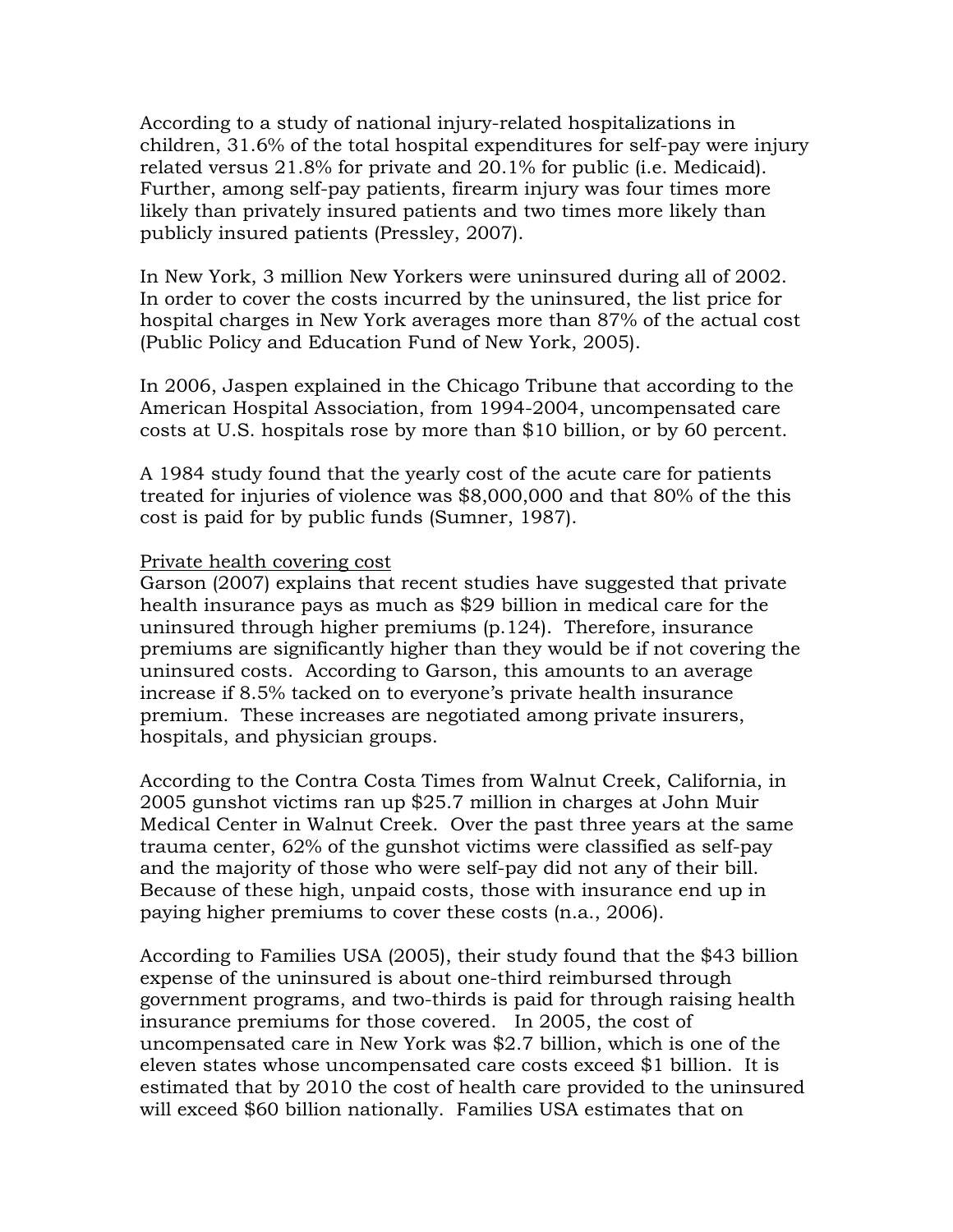average, in 2005 health insurance premiums were 8.5% higher than they would be if everyone had health insurance in order to cover for uncompensated costs. The rates negotiated between providers and insurers always include a significant amount uncompensated care costs.

### Gun-related specifically

According to WHO (2004), from 56%-80% of the costs of care of acute gun injuries were either paid directly by public financing or not paid at all, in which case the costs were absorbed by society in uncompensated care financing and an increase in payment rates. Overall, each gunshot victim generated an estimated \$9,209 per person in uncompensated costs according to Physicians for Social Responsibility (2002) (Waters, 2004).

Private sources, victims, and private insurance cover about half of the lifetime costs of gunshot wounds, while taxpayers cover the other half (about \$1.1 billion) (Cook, 1999).

In 1994, a study conducted at the University of Southern California Medical Center found that 87% of the costs of treating gunshot wounds to the trunk were paid for with public funds. A second study in San Francisco in the mid 1980s found that 80% of the direct medical costs for stab wounds, gunshot wounds, and injuries from assault were paid for with public funds (Waters, 2005).

An article out of Milwaukee discusses the cost of gunshot wounds to the community. Diedrich (2006) explains that the average charge for a gunshot victim admitted to Froedtert Hospital was more than \$38,000 in 2005. This hospital treated 236 of these patients in 2005, which the charges then total close to \$9 million. The majority of these victims had no health insurance coverage. According to Froedtert, victims of car accidents are nearly three times as likely to have private insurance.

In 1994, the primary payers for assault gunshot injuries are Government agencies (55%) and both private insurance covers 20% of assault gunshot injuries and self-pay accounts for 20% as well. \$.4 billion of the total cost is to be paid by the victims themselves, however, data has shown that self-pay cases are almost 6 times as likely as others to become bad debts and eventually be covered by other sources (Cook, 1999).

# References

American Hospital Association. (2007). *Uncompensated hospital care cost fact sheet*. Burt, C. W., McCaig, L. F., & Rechsteiner, E. (2007). *Ambulatory medical care utilization estimates for 2005*: Centers for Disease Control and Prevention